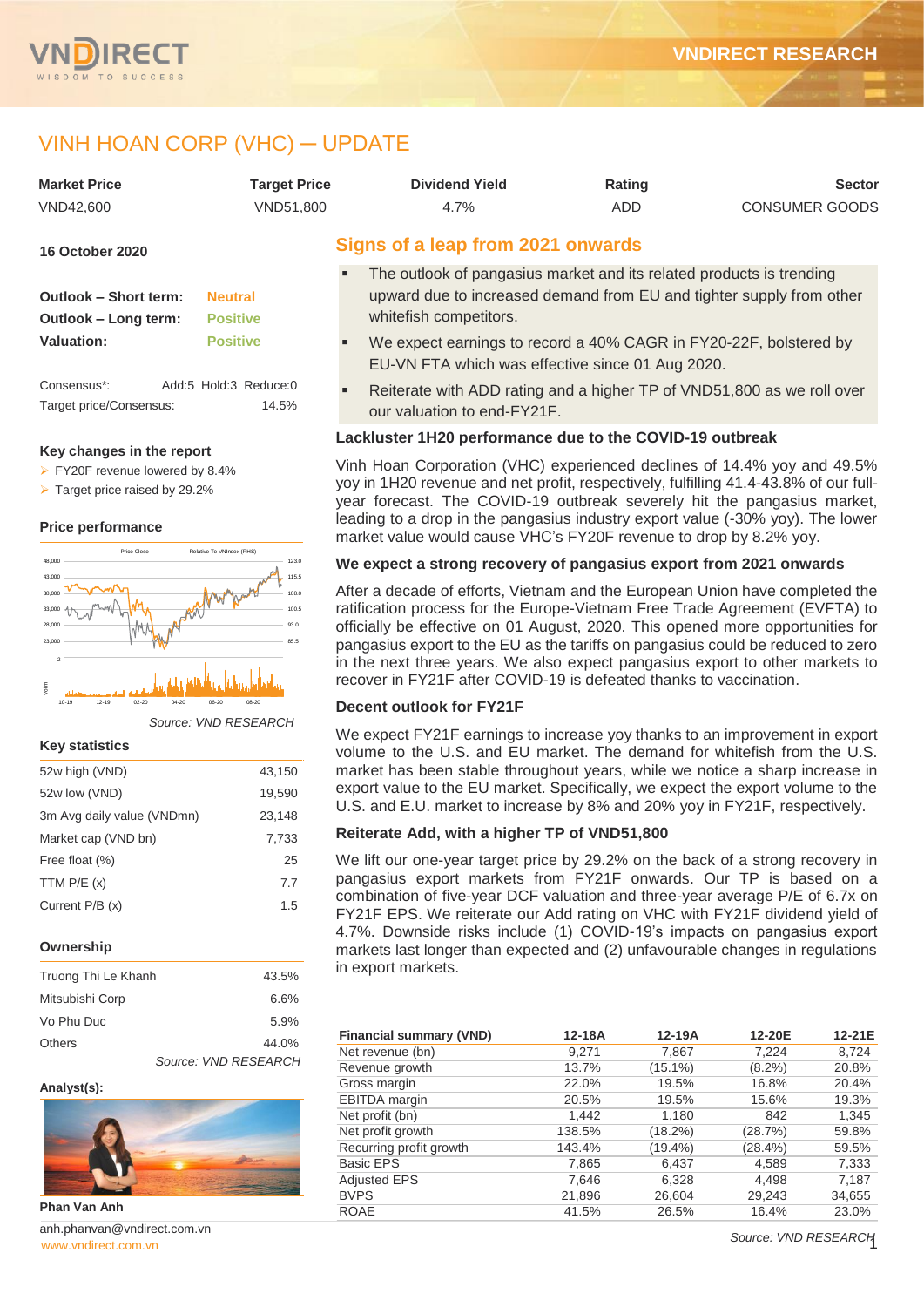### **PANGASIUS MARKETS STRUGGLE TO RECOVER POST COVID-19**

### **Lackluster 1H20 performance due to weak demand of global market**

The COVID-19 epidemic had started spreading since 31 Dec 2019, which soon became one of the worst outbreak in history. The pangasius export value was earlier expected to accelerate this year, yet amid the Covid-19 pandemic, Vietnam's pangasius export value in 1H20 dropped 29.8% yoy to US\$612.3m. VHC's export value to its main markets including China, US, and EU also dropped 15.5% yoy, 24.4% yoy, and 36.6% yoy, respectively. Thus, VHC's 1H20 net revenue dropped 14.4% yoy, while net profit experienced a sharp decline of 49.5% yoy.

#### **Figure 1: 1H20 results comparison**

| FYE Dec (VND bn)          | <b>2Q20</b> | 2Q19    | % yoy           | 1H <sub>20</sub> | 1H <sub>19</sub> | $%$ yoy   | vs our<br>forecast | <b>Comment</b>                                                                                                                                                                                                              |
|---------------------------|-------------|---------|-----------------|------------------|------------------|-----------|--------------------|-----------------------------------------------------------------------------------------------------------------------------------------------------------------------------------------------------------------------------|
| Net revenue               | 1,630.1     | 2,024.5 | $-19.5%$        | 3,266.2          | 3,813.8          | $-14.4%$  | 41.4%              | 1H20 net revenue declined 14.4% yoy as VHC's pangasius<br>products, by-products and other revenues declined by 12.8%<br>yoy, 1.2% yoy and 44.2% yoy respectively, while collagen and<br>gelatin revenues was up by 24% yoy. |
| Gross profit              | 319.9       | 436.3   | $-26.7%$        | 534.6            | 857.6            | $-37.7%$  | 42.3%              |                                                                                                                                                                                                                             |
| Gross profit margin       | 19.6%       |         | 21.6% -3.6% pts | 16.4%            |                  |           |                    | 1H20 gross profit margin dropped to 16.4% from 22.5% in 1H19<br>22.5% -6.1% pts +0.4% pts as pangasius fillet export price slumped significantly by 23%<br>yoy in 1H20, per our estimation.                                 |
| Selling expenses          | 36.4        | 62.2    | $-41.5%$        | 75.2             | 111.0            | $-32.2%$  | 29.8%              | VHC's selling expenses was well-managed to cope with COVID-<br>19                                                                                                                                                           |
| G&A expenses              | 36.0        | 33.9    | 6.1%            | 76.3             | 79.4             | $-3.9%$   | 51.2%              |                                                                                                                                                                                                                             |
| Operating profit          | 246.9       | 453.9   | $-45.6%$        | 419.4            | 800.2            | $-47.6%$  | 53.7%              |                                                                                                                                                                                                                             |
| Financial income          | 39.7        | 135.3   | $-70.6%$        | 94.5             | 165.9            | $-43.1%$  | 60.0%              |                                                                                                                                                                                                                             |
| <b>Financial expenses</b> | 40.3        | 22.6    | 77.8%           | 58.1             | 47.1             | 23.5%     | 72.0%              | Vinh Hoan Corporation reported a FX loss of VND34bn in 1H20,<br>which is higher than the FX loss of VND14bn in 1H19                                                                                                         |
| Interest expenses         | 9.3         | 15.4    | $-39.3%$        | 21.7             | 33.0             | $-34.2%$  | 53.9%              |                                                                                                                                                                                                                             |
| Net other income          | (6.4)       | 3.6     | $-278.9%$       | (7.0)            | 3.4              | $-306.2%$ | 97.4%              |                                                                                                                                                                                                                             |
| Pre-tax profit            | 240.5       | 457.4   | $-47.4%$        | 412.4            | 803.6            | $-48.7%$  |                    | 44.3% Its pre-tax profit is in-line with our forecast                                                                                                                                                                       |
| Net profit                | 215.4       | 419.9   | $-48.7%$        | 367.6            | 727.3            | $-49.5%$  | 43.8%              |                                                                                                                                                                                                                             |
|                           |             |         |                 |                  |                  |           |                    | Source: VND RESEARCH                                                                                                                                                                                                        |

#### **Prices to remain low in FY20F**

As of Aug 2020, average catfish export price was US\$2.7/kg, trending downwards since Jan 2019 due to oversupply while global demand slowly dropped. In 2018, the pangasius industry export rose 26.5% yoy to US\$2.26bn, thanks to (1) U.S. low anti-dumping tax imposed on Vietnamese pangasius products, and (2) the trade war between US-China created opportunities for VHC to gain market share. Subsequently, farmers in Vietnam focused strongly on raising raw fish, driving the raw fish prices down. In 2019, farmers reported a loss of VND2,000 – 3,000/kg, and currently farmers are suffering from a loss of VND3,000 – 5,000/kg. Meanwhile, the drop in industry export volume also contributed to the overall cause of low market price. The pangasius producers suffered double impacts from both the COVID-19 outbreak and the market oversupply, leading to several negative effects on price. We expect the oversupply condition would not see a significant improvement, while the export market price could recover in 2H21F. In FY21F, the raw fish price is likely to stay at the current price point, while the export price edges up 3.4% yoy from US\$3.0 to US\$3.1/kg.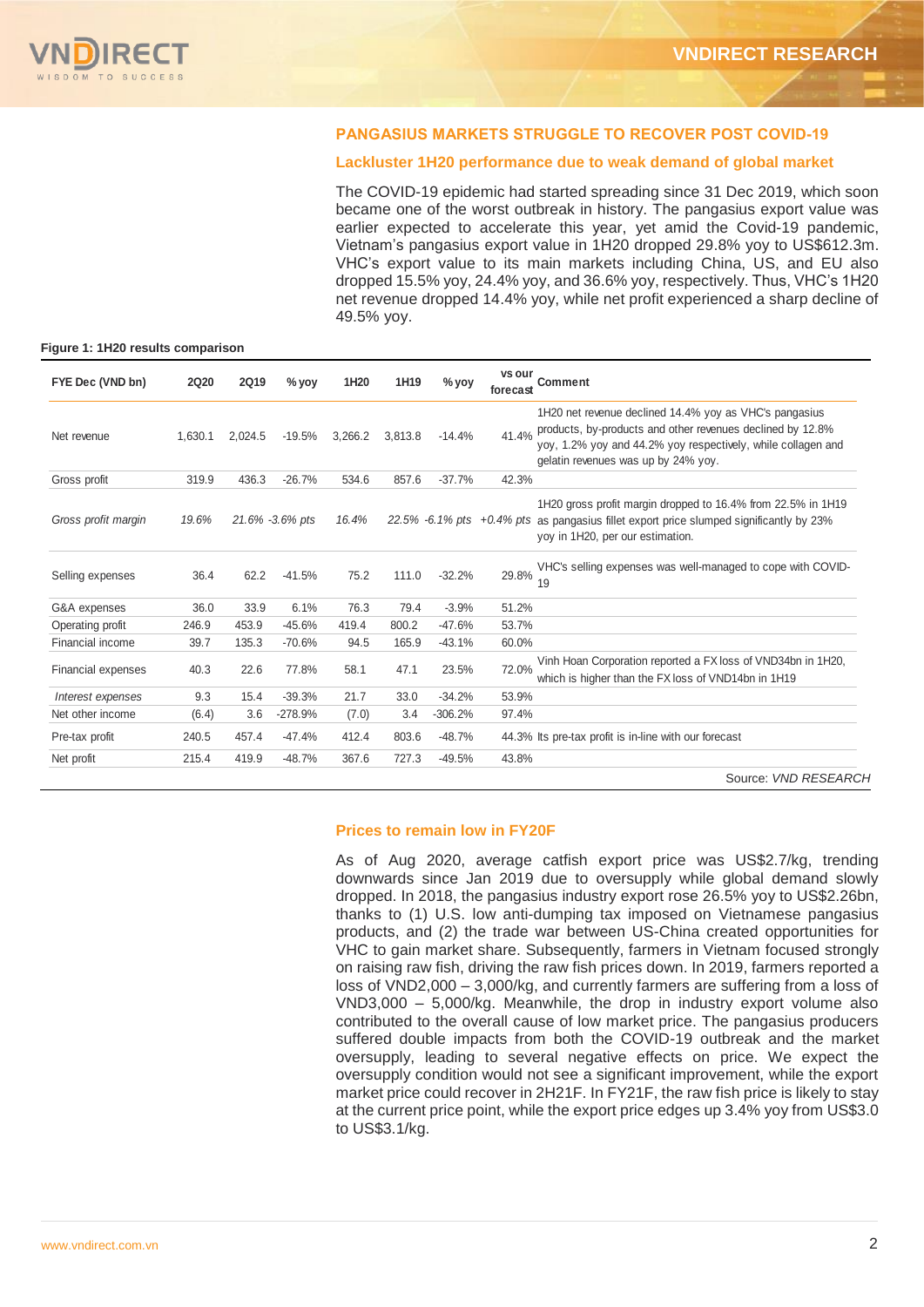



#### **Figure 2: Raw fish price and pangasius fillet export price to the US market plummeted due to oversupply**

### **A BRIGHTER OUTLOOK FOR FY21F**

### **VHC is one of the biggest beneficiaries of EVFTA**

After a decade of efforts, Vietnam and the European Union have completed the ratification process for the Europe-Vietnam Free Trade Agreement (EVFTA) to officially be effective on 01 August, 2020. Specifically, the import tax on pangasius products to the European Union (EU) will be reduced from 5.5% to 0% in 3 years in terms of raw catfish and from 7% to 0% in 7 years regarding processed pangasius. Soon after EVFTA was signed, shipments of Vietnamese fishery products to EU already increased by around 10% mom in August, reflecting the immediate effect of the agreement. The EU has strict standards on food safety, quarantine testing, and traceability for seafood products, which comes out in favor of Vinh Hoan. VHC has proved itself to be the top exporter of pangasius; since 2005, VHC has acquired multiple standard certifications, includes ISO 9001:2000, IFS, GLOBALG.A.P, ASC, and more, proving its position and superiority among its peers.

VHC's pangasius export value to the EU climbed 61.5% yoy but its export revenue from the U.S. market dropped 48.4% yoy in 2Q20, due to the reduced demand for whitefish in the U.S. Thus, VHC quickly joined the export market to EU with the current low tax, partly offsetting the fall in U.S. export value. Moreover, the outlook for 2021F COVID-19 pandemic in EU is considered better than that of the USA, foreseeing a better recovery in 2021F. In particular, as of 13 Oct, the US has 7.83m cases ytd, while Europe only has 4.2m cases ytd. While entering a new market is a challenge for VHC's potential market growth, we expect VHC's export value to the EU to increase by 20% yoy in FY21F.

### **The U.S demand for pangasius products would recover in 2021F due to China's low supply of whitefish products**

We expect China's export to the US will continue to be affected by the trade war, especially during COVID-19. Moreover, China has experienced severe floods since early Jun 2020. Twin impacts from both COVID-19 and natural disaster could lead to a decline in China's food supply, thus prioritizing the domestic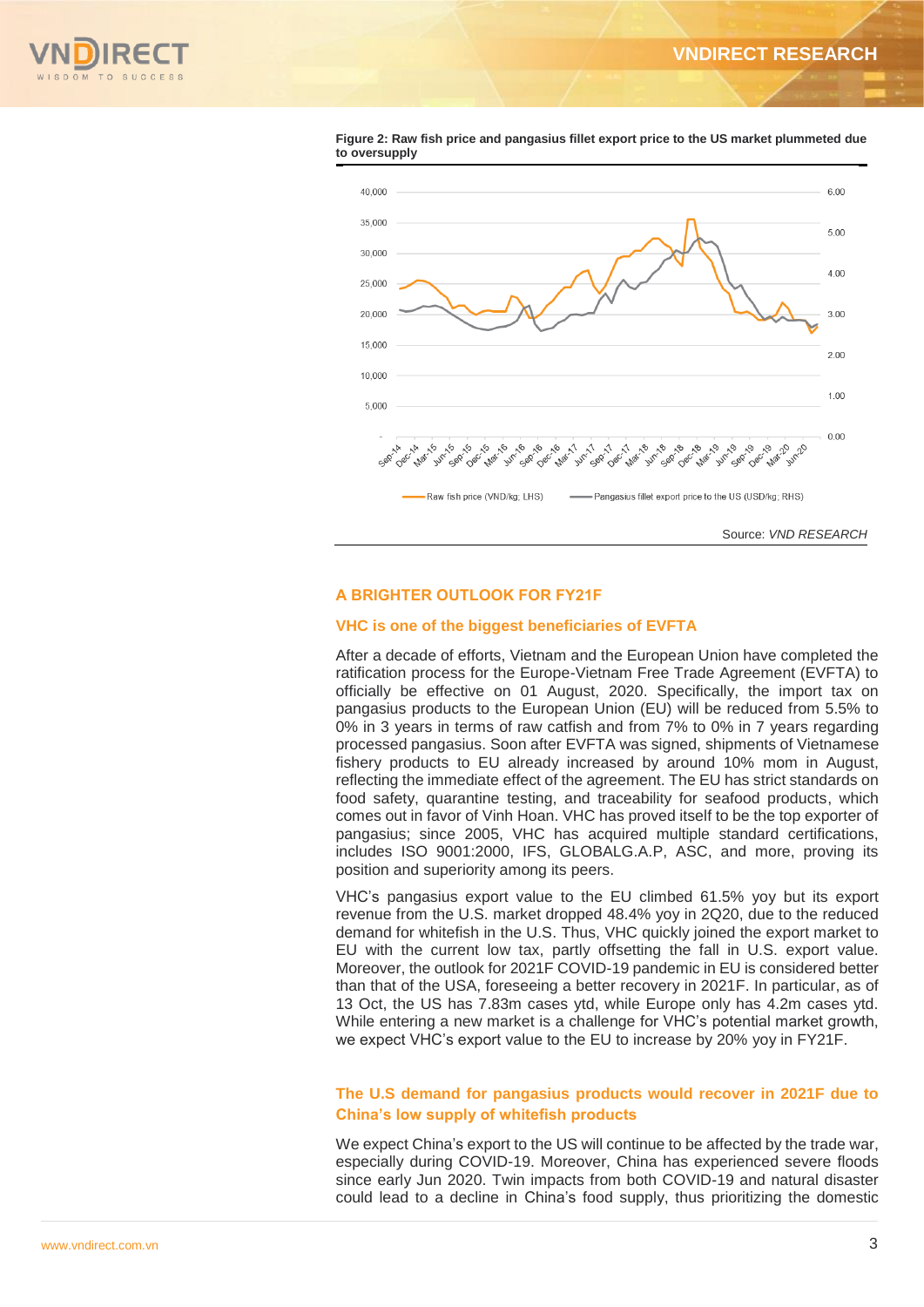

demand for agriculture and aquaculture products, limiting the export of their fishery products, including whitefish. As a result, we believe Vietnam's pangasius will gain whitefish's market share in the U.S. market, thus VHC's export volume to the US is forecasted to increase by 8% in FY21F due to fewer competitors and demand recovery.

### **Pangasius products demand in China could recover in 2021F**

According to VASEP, in 8M20, Vietnam's total pangasius export value to China – Hong Kong reached US\$271m, declining 22.6% yoy. The decline in export value was due to: (1) weaker demand due to COVID-19 impact and (2) rumors that imported seafood could transmit the corona virus affected the demand for imported seafood in China. Accordingly, we expect VHC's export value to China to decline 28.3% yoy in FY20F, stronger than the industry's average decline of 15.5% yoy.

However, pangasius demand in China is forecasted to bounce back in 2021F thanks to the successful containment of the outbreak and aquaculture products shortage due to natural disasters. As a result, we estimates VHC's pangasius export to China to rise 10% yoy in 2021F.

### **Collagen & gelatin (C&G) segment continues to grow in FY21F, contributing 14% to the FY21F revenue**

VHC's C&G segment revenue grew 24% yoy in 1H20 as production achieved breakeven level, bringing in more profit for VHC. Meanwhile, 1H20 gross profit margin of C&G segment improved to 49% from 46% in FY19. Currently, VHC exports its products to food-packaging, pharmaceuticals and cosmetics producers in the Asia-Pacific markets, including South Korea, Japan and Taiwan. According to Grand View Research, the global collagen market was valued at US\$4,562m in 2019 and forecasted to grow at 5.9% CAGR during 2020 – 2027F. This industry is becoming more lucrative thanks to growing concerns over wellness and health among consumers worldwide. We expect VHC's C&G business to stay healthy in the upcoming years. In addition, the company aims to expand its C&G capacity from 2,000 tons/year to 3,500 tons/year starting from Oct 2020. As a result, C&G FY21F revenue is expected to grow exponentially by 62.8% yoy thanks to the demand increase for C&G products.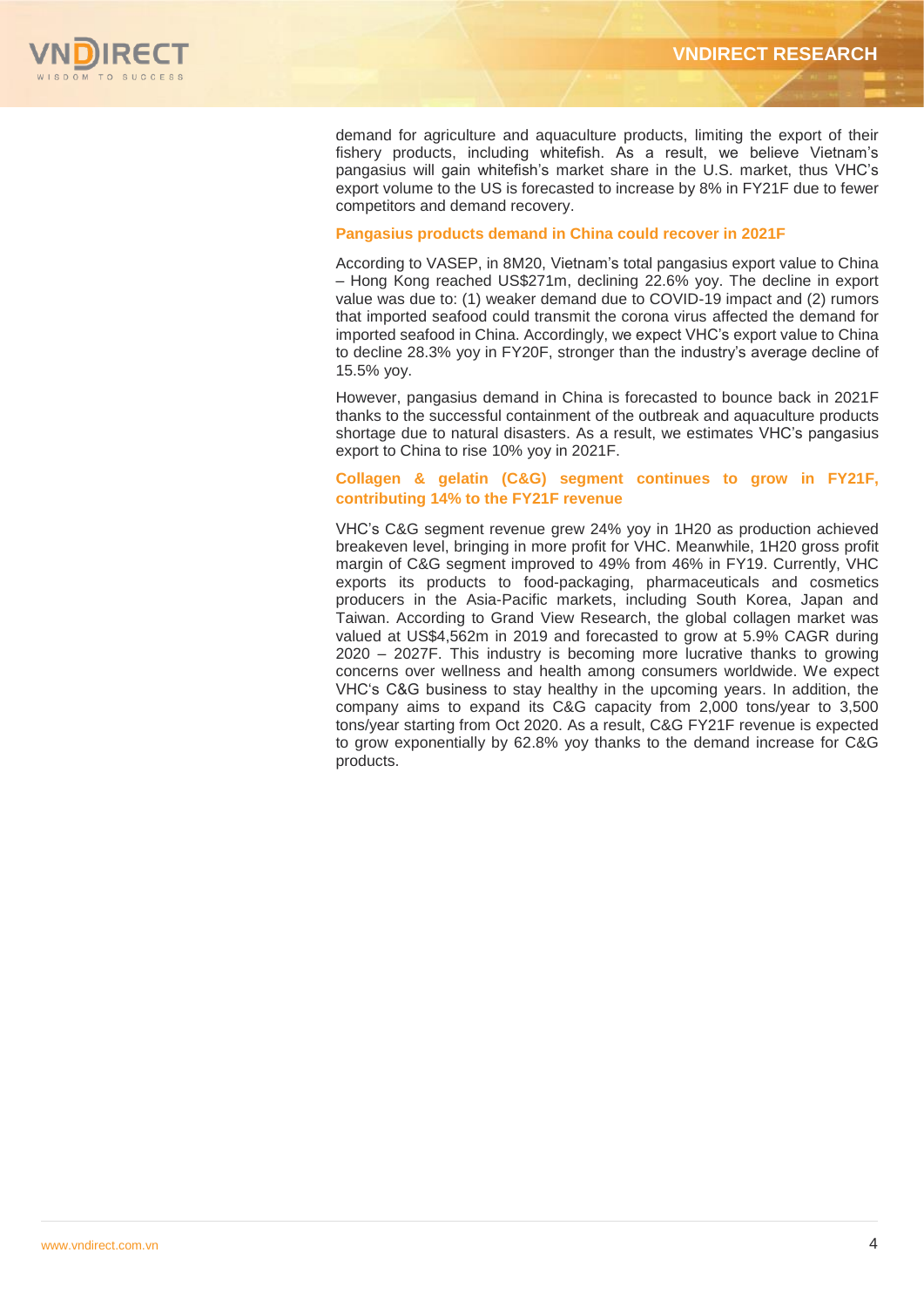

#### **Figure 3: Earnings revision**

|                           |          | 2020F      |              | 2021F |             | % yoy Comments                                                                                                                                                                                                                                                                                                                                                                   |
|---------------------------|----------|------------|--------------|-------|-------------|----------------------------------------------------------------------------------------------------------------------------------------------------------------------------------------------------------------------------------------------------------------------------------------------------------------------------------------------------------------------------------|
| Unit: VNDbn               | Old      | <b>New</b> | $% \Delta$   |       |             |                                                                                                                                                                                                                                                                                                                                                                                  |
| Fillet volume growth      | 5.0%     | 8.0%       |              | 10.0% |             | We expect that COVID-19 would have been contained by 2021, leading to a<br>recovery in in fillet volume growth. Furthermore, we believe the push from EVFTA<br>will further increase the industry's export volume                                                                                                                                                                |
| Fillet ASP growth         | $-14.1%$ | $-14.1%$   |              | 3.4%  |             |                                                                                                                                                                                                                                                                                                                                                                                  |
| Net revenue               | 7,883    | 7,224      | $-8.4%$      | 8,724 | 20.8%       |                                                                                                                                                                                                                                                                                                                                                                                  |
| Pangasius fillet          | 4.730    | 4.784      | 1.1%         | 5.495 |             | We expect FY21F pangasius fillet's revenue to rise 14.9% yoy due to a 3.4% yoy<br>14.9% growth in average export price and a 10% yoy volume growth, under the<br>assumption that pangasius products would recover in 2021F.                                                                                                                                                      |
| Collagen + gelatin        | 834      | 770        | $-7.7%$      | 1,254 |             | Vinh Hoan is finishing its C&G production line upgrade. We believe this will likely<br>boost VHC's collagen and gelatin capacity and reduce its production costs,<br>62.8% leading to a higher revenue and GPM. However, amids the COVID-19 pandemic,<br>VHC failed to upgrade the production line ontime. Consequently, we lowered our<br>forecast for FY20F VHC's C&G segment. |
| Other products            | 2,319    | 1,671      | $-27.9%$     | 1,975 |             | We believe the VHC's main export markets will recover next year as the COVID-<br>18.2% 19 would be contained thanks to vaccination, leading to a rise in Vinh Hoan's<br>trading products and other services revenue                                                                                                                                                              |
| Gross profit              | 1,263    | 1,212      | $-4.1%$      | 1,782 | 47.1%       | We believe Vinh Hoan's C&G products with its high GPM will greatly contribute to<br>VHC's gross profit.                                                                                                                                                                                                                                                                          |
| Gross profit margin       | 16.0%    | 16.8%      | $+0.8\%$ pts | 20.4% | $+3.6%$ pts |                                                                                                                                                                                                                                                                                                                                                                                  |
| Pangasius fillet          | 12.8%    | 13.1%      | $+0.3%$ pts  | 16.8% | $+3.7%$ pts |                                                                                                                                                                                                                                                                                                                                                                                  |
| Collagen + gelatin        | 46.2%    | 49.0%      | $+2.8%$ pts  | 49.0% | 0.0%        |                                                                                                                                                                                                                                                                                                                                                                                  |
| Other products            | 11.7%    | 12.3%      | $+0.6\%$ pts | 12.3% | 0.0%        |                                                                                                                                                                                                                                                                                                                                                                                  |
| Selling expenses          | 252      | 224        | $-11.0%$     | 270   | 20.5%       |                                                                                                                                                                                                                                                                                                                                                                                  |
| G&A expenses              | 149      | 137        | $-8.3%$      | 163   | 19.5%       |                                                                                                                                                                                                                                                                                                                                                                                  |
| SG&A/net revenue          | 5.1%     | 5.0%       | $-0.1\%$ pts | 5.0%  | 0.0%        | We expect the company's SG&A/net revenue percentage to remain unchanged<br>year-on-year                                                                                                                                                                                                                                                                                          |
| Operating profit          | 862      | 851        | $-1.3%$      | 1,470 | 72.8%       |                                                                                                                                                                                                                                                                                                                                                                                  |
| Financial income          | 157      | 155        | $-1.4%$      | 183   | 18.1%       |                                                                                                                                                                                                                                                                                                                                                                                  |
| <b>Financial expenses</b> | 81       | 79         | $-1.5%$      | 62    | $-21.5%$    |                                                                                                                                                                                                                                                                                                                                                                                  |
| Net other income          | (7)      | (7)        | $-6.1%$      | (8)   | $-20.8%$    |                                                                                                                                                                                                                                                                                                                                                                                  |
| Pre-tax profit            | 932      | 920        | $-1.3%$      | 1,462 | 58.9%       |                                                                                                                                                                                                                                                                                                                                                                                  |
| Net profit                | 840      | 842        | 0.2%         | 1,345 | 59.8%       |                                                                                                                                                                                                                                                                                                                                                                                  |
| Net profit margin         | 10.7%    | 11.6%      | $+0.9%$ pts  | 15.4% | $+3.8%$ pts |                                                                                                                                                                                                                                                                                                                                                                                  |

### **REITERATE WITH ADD RATING AND TP OF VND51,800**

We lift our TP by 29.2% to VND51,800 to factor in VHC's expected higher business results in FY21F after COVID-19 pandemic. Our TP is based on a fiveyear DCF valuation and a three-year average P/E of 6.7x on FY21F EPS. We reiterate our Add rating on VHC, with a total return of 26.3%, including a potential price gain of 21.6% and FY21F dividend yield of 4.7%. Downside risks include (1) COVID-19's impacts on pangasius export markets last longer than expected and (2) unfavorable changes in export markets regulations.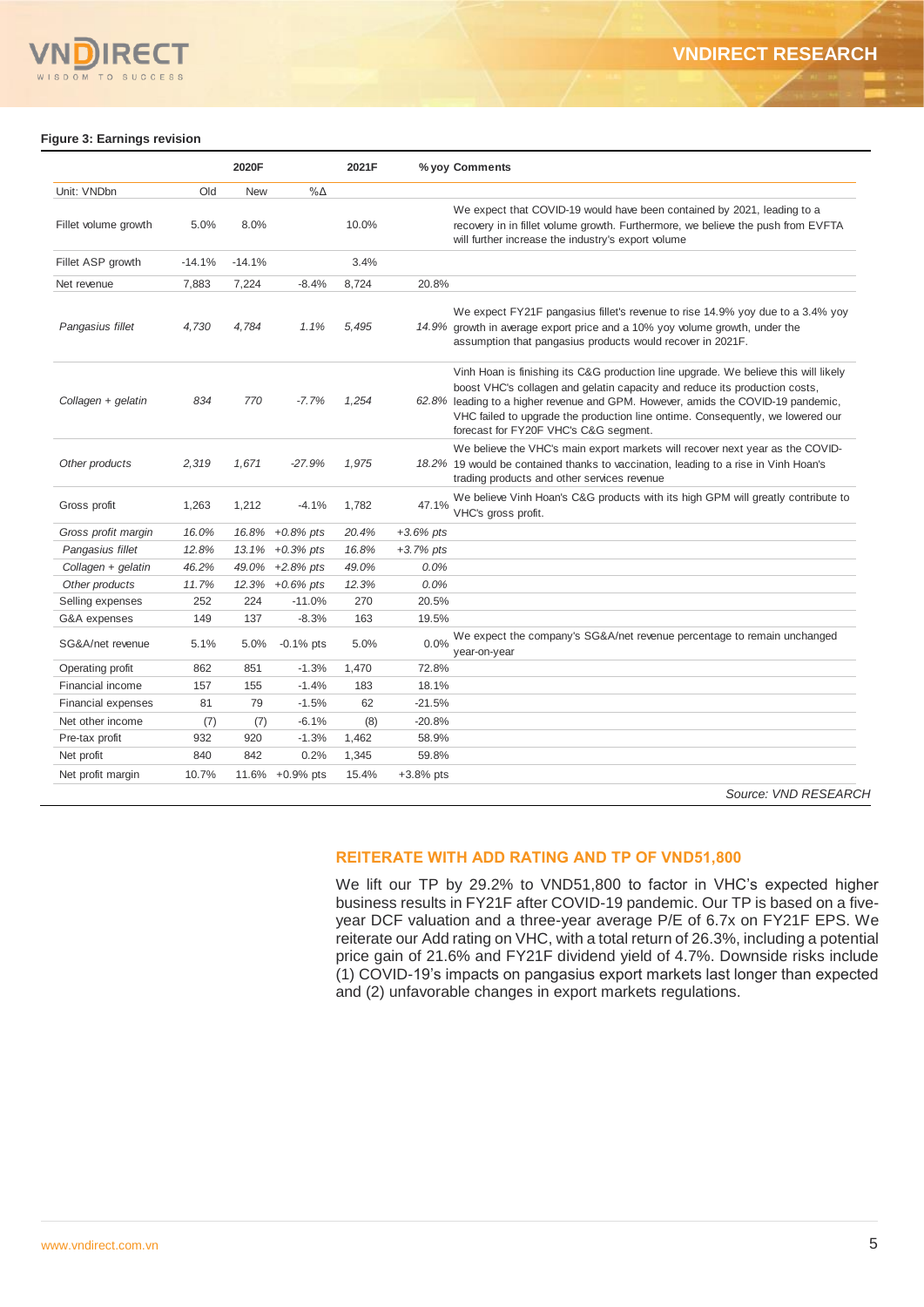

#### **Figure 4: DCF model – key assumptions and inputs**

| General assumptions (in       |             |        |        |                                    |        |        |          |
|-------------------------------|-------------|--------|--------|------------------------------------|--------|--------|----------|
| VND bn, otherwise noted)      | 2020F       | 2021F  | 2022F  |                                    | 2023F  | 2024F  | Terminal |
| <b>EBIT</b>                   | 962         | 1,477  | 1,800  |                                    | 1,724  | 1,634  |          |
| -Taxes                        | 82          | 118    | 144    |                                    | 138    | 131    |          |
| <b>EBIAT</b>                  | 880         | 1,359  | 1,656  |                                    | 1,586  | 1,504  |          |
| -Changes in working capital   | 142         | 204    | 242    |                                    | 279    | 315    |          |
| -Net Capex                    | $-349$      | $-337$ | $-324$ |                                    | $-312$ | $-300$ |          |
| +Depreciation & Amortisation  | 96          | $-615$ | $-392$ |                                    | $-152$ | $-128$ |          |
| <b>FCFF</b>                   | 769         | 611    | 1,182  |                                    | 1,401  | 1,391  | 9,761    |
| PV of FCFF                    | 769         | 532    | 896    |                                    | 924    | 799    | 4,881    |
| PV of DCF (5 years)           | 3,921       |        |        | Risk free rate (10-year VGB yield) |        |        | 4.0%     |
| PV of Terminal value          | 4,881       |        |        | Equity risk premium                |        |        | 10.1%    |
| Enterprise Value              | 8,802       |        |        | Beta (Source: BB, adj. beta)       |        |        | 1.2      |
| Less: Total debt              | (650)       |        |        | <b>WACC</b>                        |        |        | 14.9%    |
| Less: Minority interest       | ٠           |        |        | Terminal growth rate               |        |        | 3.0%     |
| Plus: Cash and Cash equiv.    | 1,911       |        |        |                                    |        |        |          |
| Implied EV                    | 10,064      |        |        |                                    |        |        |          |
| No. of o/s shares (m)         | 181,946,026 |        |        |                                    |        |        |          |
| Implied value per share (VND) | 55,311      |        |        |                                    |        |        |          |

 *Source: VND RESEARCH* 

| <b>Valuation method</b>     | Implied value per<br>share (VND) | Weight (%) | Weighted value per<br>share (VND) |
|-----------------------------|----------------------------------|------------|-----------------------------------|
| <b>DCF</b>                  | 55,311                           | 50%        | 27,656                            |
| $P/E$ (target $P/E$ 6.7)    | 48,297                           | 50%        | 24,148                            |
| Fair value                  |                                  |            | 51,804                            |
| Target price (rounded down) |                                  |            | 51,800                            |
|                             |                                  |            | Source: VND RESEARCH              |

### **Figure 6: Peer comparison (data as at 15 Oct 2020)**

| Company                                                       | <b>Ticker</b> | Recom.    | price     | <b>Target Market</b><br>Cap<br>(VND) (US\$m) |                     | EPS growth<br>$(\%)$ | P/E(x) |           | P/B(x) |           | <b>ROE (%)</b> |           | <b>ROA (%)</b> |           | D/E(x) |           |
|---------------------------------------------------------------|---------------|-----------|-----------|----------------------------------------------|---------------------|----------------------|--------|-----------|--------|-----------|----------------|-----------|----------------|-----------|--------|-----------|
|                                                               |               |           |           |                                              | TTM                 | FY20F                | TTM    | FY20F     | TTM    | FY20F     | TTM            | FY20F     | TTM            | FY20F     | TTM    | FY20F     |
| <b>Bentre Aquaproduct</b><br>Import & Export JSC              | ABT.VN        | <b>NA</b> | <b>NA</b> | 15.7                                         | $-27.0%$            | <b>NA</b>            | 10.7   | <b>NA</b> | 0.9    | <b>NA</b> | 7.9%           | <b>NA</b> | 6.4%           | <b>NA</b> | 0.2    | <b>NA</b> |
| Cuu Long Fish JSC                                             | ACL.VN        | <b>NA</b> | <b>NA</b> |                                              | 30.7 -38.0%         | <b>NA</b>            | 18.9   | <b>NA</b> | 1.0    | <b>NA</b> | 5.1%           | <b>NA</b> | 2.3%           | <b>NA</b> | 1.0    | <b>NA</b> |
| <b>IDI</b> International<br>Development and<br>Investment JSC | <b>IDI.VN</b> | <b>NA</b> | <b>NA</b> |                                              | 56.0 - 54.4%        | <b>NA</b>            | 9.1    | <b>NA</b> | 0.4    | <b>NA</b> | 4.7%           | <b>NA</b> | 1.8%           | <b>NA</b> | 1.4    | <b>NA</b> |
| Nam Viet Corp                                                 | ANV.VN        | <b>NA</b> | <b>NA</b> | 111.5                                        | 15.2%               | <b>NA</b>            | 6.0    | <b>NA</b> | 1.1    | <b>NA</b> | 19.5%          | <b>NA</b> | 10.9%          | <b>NA</b> | 0.6    | <b>NA</b> |
| Average                                                       |               |           |           |                                              | 53.5 -26.1%         | <b>NA</b>            | 11.2   | <b>NA</b> | 0.8    | <b>NA</b> | 9.3%           | <b>NA</b> | 5.4%           | <b>NA</b> | 0.8    | <b>NA</b> |
| Median                                                        |               |           |           |                                              | 43.4 -32.5%         | <b>NA</b>            | 9.9    | <b>NA</b> | 0.9    | <b>NA</b> | 6.5%           | <b>NA</b> | 4.4%           | <b>NA</b> | 0.8    | <b>NA</b> |
| Vinh Hoan Corp                                                | VHC.VN        | Add       | 51.800    |                                              | 354.1 -29.7% -28.7% |                      | 7.7    | 9.6       | 1.5    | 1.5       | 16.8%          | 16%       | 12.7%          | 13%       | 0.1    | 0.1       |

### *Source: VND RESEARCH, BLOOMBERG*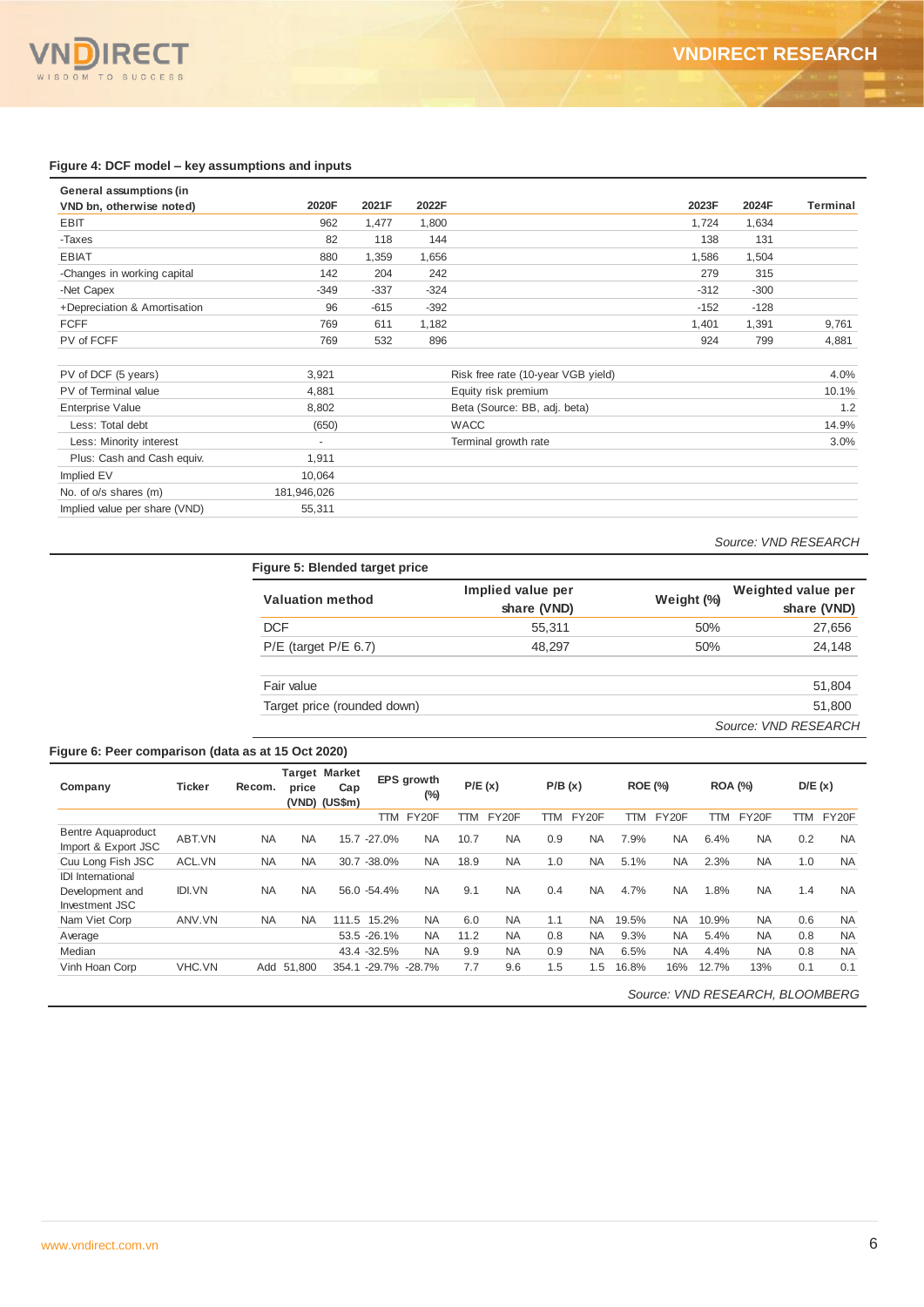#### $TQ$ **SUCCESS**  $M$

# **VNDIRECT RESEARCH**

#### **Valuation**



#### **Income statement**

| (VNDbn)                       | 12-19A   | 12-20E   | 12-21E   |
|-------------------------------|----------|----------|----------|
| Net revenue                   | 7,867    | 7,224    | 8,724    |
| Cost of sales                 | (6, 334) | (6,013)  | (6, 942) |
| Gen & admin expenses          | (149)    | (137)    | (163)    |
| Selling expenses              | (252)    | (224)    | (270)    |
| <b>Operating profit</b>       | 1,132    | 851      | 1,349    |
| <b>Operating EBITDA</b>       | 1,298    | 1,015    | 1,553    |
| Depreciation and amortisation | (165)    | (164)    | (204)    |
| <b>Operating EBIT</b>         | 1,132    | 851      | 1,349    |
| Interest income               | 254      | 155      | 183      |
| <b>Financial expense</b>      | (93)     | (79)     | (62)     |
| Net other income              | 1        | (7)      | (8)      |
| Income from associates & JVs  | 14       | 0        | 0        |
| Pre-tax profit                | 1,309    | 920      | 1,462    |
| Tax expense                   | (129)    | (78)     | (117)    |
| Minority interest             | $\Omega$ | $\Omega$ | 0        |
| Net profit                    | 1,180    | 842      | 1,345    |
| Adj. net profit to ordinary   | 1,180    | 842      | 1,345    |
| Ordinary dividends            | (185)    | (367)    | (367)    |
| <b>Retained earnings</b>      | 995      | 475      | 978      |
|                               |          |          |          |

#### **Balance sheet**

| (VNDbn)                               | 12-19A   | 12-20E   | 12-21E |
|---------------------------------------|----------|----------|--------|
| Cash and equivalents                  | 86       | 251      | 141    |
| Short term investments                | 1,492    | 1,660    | 1,660  |
| Accounts receivables                  | 1,516    | 1,206    | 1,637  |
| Inventories                           | 1,414    | 1,465    | 1,767  |
| Other current assets                  | 103      | 97       | 118    |
| <b>Total current assets</b>           | 4,612    | 4,680    | 5,323  |
| Fixed assets                          | 1,504    | 1,746    | 1,934  |
| <b>Total investments</b>              | 1        | 1        | 1      |
| Other long-term assets                | 496      | 454      | 549    |
| <b>Total assets</b>                   | 6,613    | 6,882    | 7,807  |
| Short-term debt                       | 866      | 650      | 487    |
| Accounts payable                      | 283      | 285      | 333    |
| Other current liabilities             | 566      | 394      | 485    |
| <b>Total current liabilities</b>      | 1,714    | 1,329    | 1,305  |
| Total long-term debt                  | $\Omega$ | $\Omega$ | 0      |
| Other liabilities                     | 20       | 190      | 147    |
| Share capital                         | 1,834    | 1,834    | 1,834  |
| Retained earnings reserve             | 2,933    | 3,409    | 4,381  |
| Shareholders' equity                  | 4,879    | 5,362    | 6,355  |
| Minority interest                     | 0        | $\Omega$ | 0      |
| <b>Total liabilities &amp; equity</b> | 6,613    | 6,882    | 7,807  |



#### **Cash flow statement**

| (VNDbn)                                     | 12-19A | 12-20E   | 12-21E |
|---------------------------------------------|--------|----------|--------|
| Pretax profit                               | 1,309  | 920      | 1,462  |
| Depreciation & amortisation                 | 165    | 164      | 204    |
| Tax paid                                    | (247)  | (78)     | (117)  |
| Other adjustments                           | (231)  | (134)    | (160)  |
| Change in working capital                   | 493    | 46       | (612)  |
| Cash flow from operations                   | 1,489  | 917      | 776    |
| Capex                                       | (378)  | (406)    | (392)  |
| Proceeds from assets sales                  | 17     | 57       | 55     |
| <b>Others</b>                               | (383)  | 180      | (21)   |
| Other non-current assets changes            | 0      | (0)      | 0      |
| Cash flow from investing activities         | (743)  | (169)    | (358)  |
| New share issuance                          | 0      | $\Omega$ | 0      |
| Shares buyback                              | (114)  | $\Omega$ | 0      |
| Net borrowings                              | (403)  | (217)    | (162)  |
| Other financing cash flow                   | 0      | $\Omega$ | 0      |
| Dividends paid                              | (185)  | (367)    | (367)  |
| Cash flow from financing activities         | (703)  | (583)    | (529)  |
| Cash and equivalents at beginning of period | 43     | 86       | 251    |
| <b>Total cash generated</b>                 | 43     | 165      | (110)  |
| Cash and equivalents at the end of period   | 86     | 251      | 141    |

#### **Key ratios**

|                         | 12-19A     | 12-20E     | 12-21E |
|-------------------------|------------|------------|--------|
| <b>Dupont</b>           |            |            |        |
| Net profit margin       | 15.0%      | 11.6%      | 15.4%  |
| Asset turnover          | 1.22       | 1.07       | 1.19   |
| <b>ROAA</b>             | 18.3%      | 12.5%      | 18.3%  |
| Avg assets/avg equity   | 1.45       | 1.32       | 1.25   |
| <b>ROAE</b>             | 26.5%      | 16.4%      | 23.0%  |
| Efficiency              |            |            |        |
| Days account receivable | 66.0       | 56.6       | 64.1   |
| Days inventory          | 81.5       | 89.1       | 92.9   |
| Days creditor           | 16.3       | 17.3       | 17.5   |
| Fixed asset turnover    | 5.42       | 4.44       | 4.74   |
| <b>ROIC</b>             | 20.5%      | 14.0%      | 19.7%  |
| Liquidity               |            |            |        |
| Current ratio           | 2.7        | 3.5        | 4.1    |
| Quick ratio             | 1.9        | 2.4        | 2.7    |
| Cash ratio              | 0.9        | 1.4        | 1.4    |
| Cash cycle              | 131.1      | 128.4      | 139.5  |
| Growth rate (yoy)       |            |            |        |
| Revenue growth          | $(15.1\%)$ | $(8.2\%)$  | 20.8%  |
| Operating profit growth | (32.8%)    | $(24.9\%)$ | 58.6%  |
| Net profit growth       | (18.2%)    | (28.7%)    | 59.8%  |
| EPS growth              | (18.2%)    | (28.7%)    | 59.8%  |

*Source: VND RESEARCH*